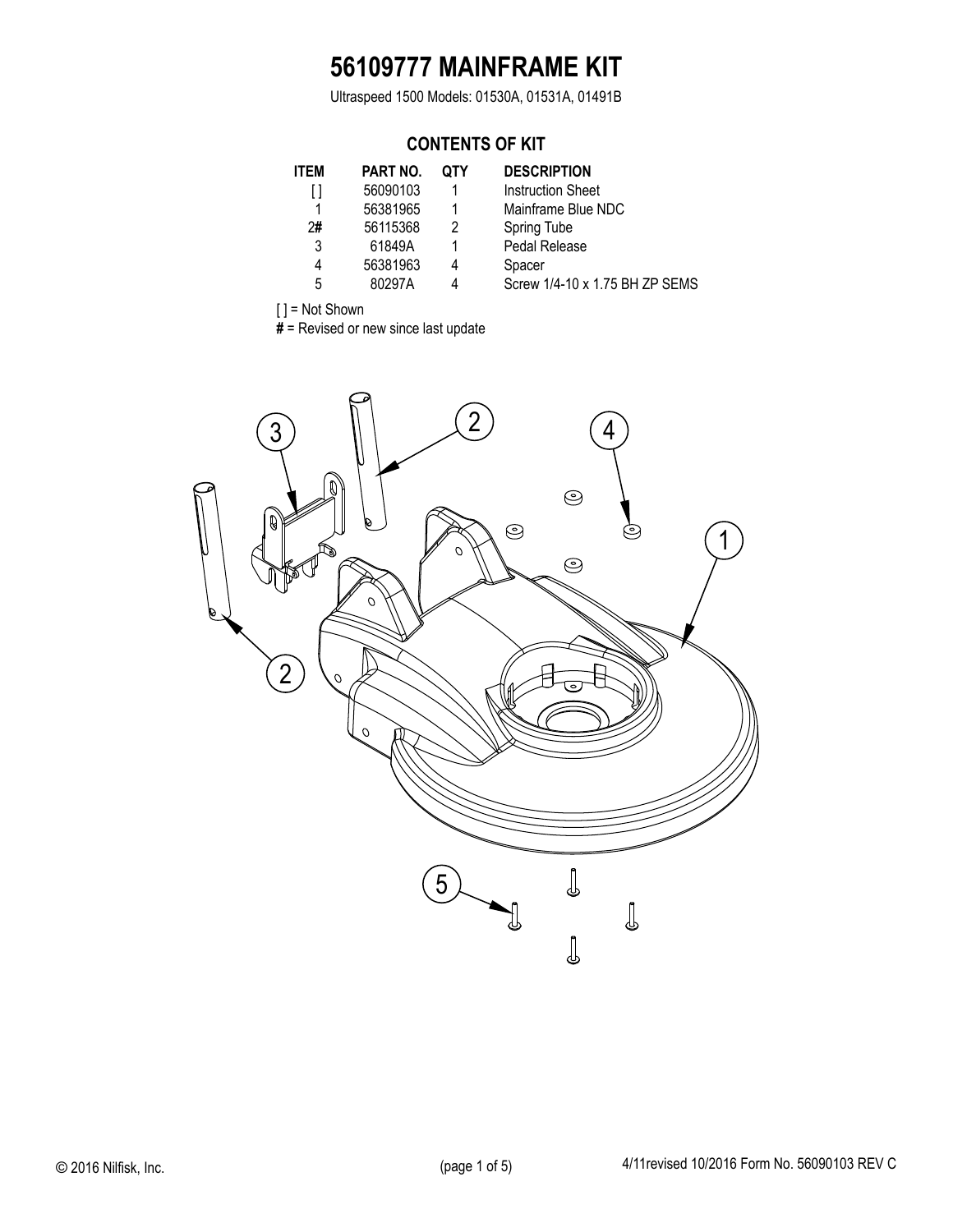## **INSTALLATION INSTRUCTIONS**

## **WARNING!**

UNPLUG UNIT FROM OUTLET BEFORE SERVICING.

# **REMOVE HANDLE ASSEMBLY**<br>**1** See Figure 1. Disconnect the

- **1 See Figure 1.** Disconnect the power cord (A) from the motor.<br>**2** Remove the Screw (B) and Pivot Axle (C) to un-install the Hai
- **2** Remove the Screw **(B)** and Pivot Axle **(C)** to un-install the Handle Assembly and washers **(D).** Set all items aside to be reused.



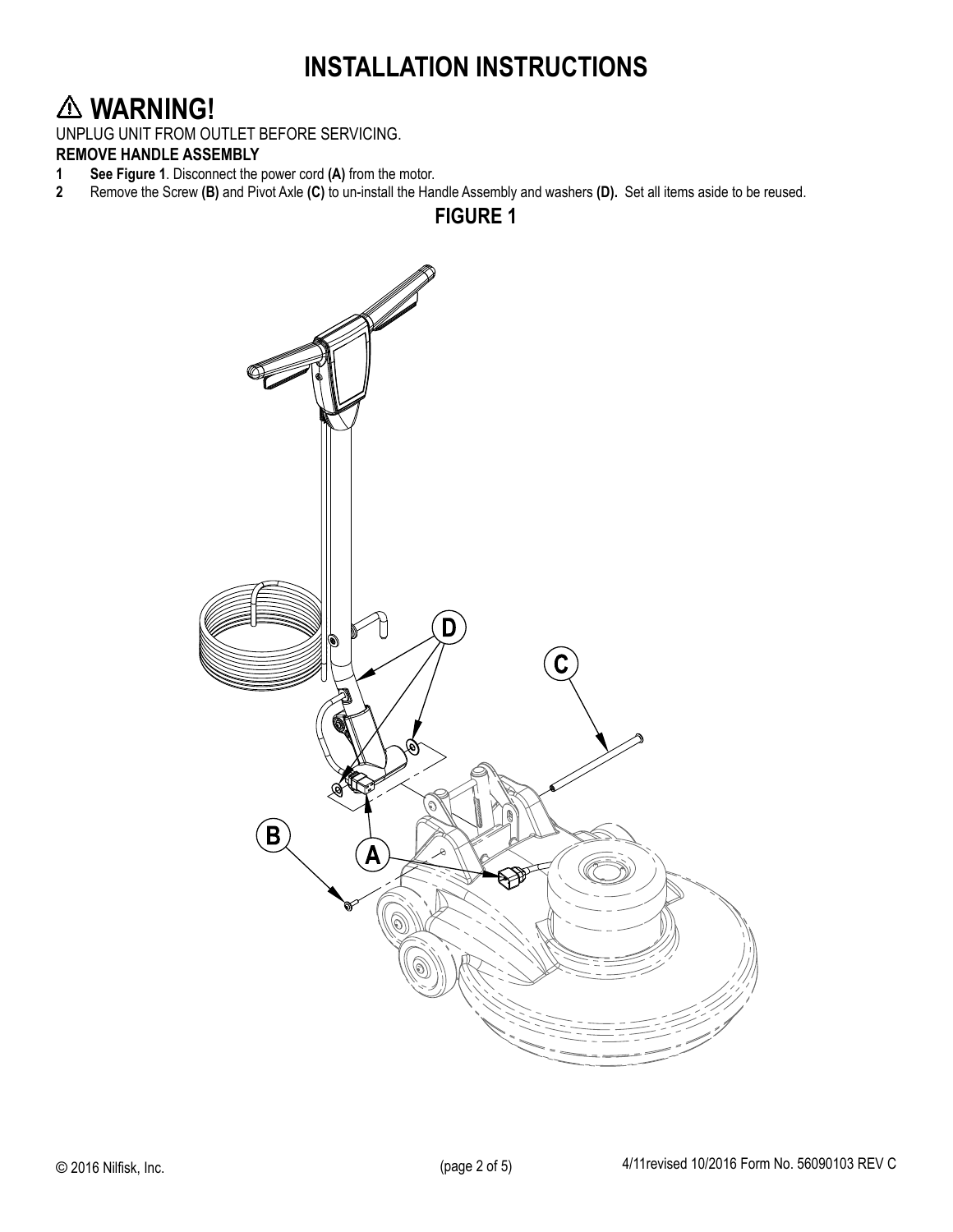### **REMOVE COMPRESSION SPRINGS AND WHEELS**

- **3 See Figure 2**. Remove the Screw **(F)**. Keep downward pressure on the top of the spring guides **(E)** to relieve tension and slowly remove the Load Spring Pin and Screw **(G)** from the machine and set aside to be reused.
- **4** Remove the Screw **(H)** and slowly remove the Rear Axle and Screw **(J)** from the machine.
- **5** Remove the wheels, washers and all the loose components **(K)** from the machine.
- **6** Remove the Screw **(L)** and Front Axle and screw **(M)** from both sides of the machine and retain the wheels, washers, and axle components as shown to be set aside and reused.



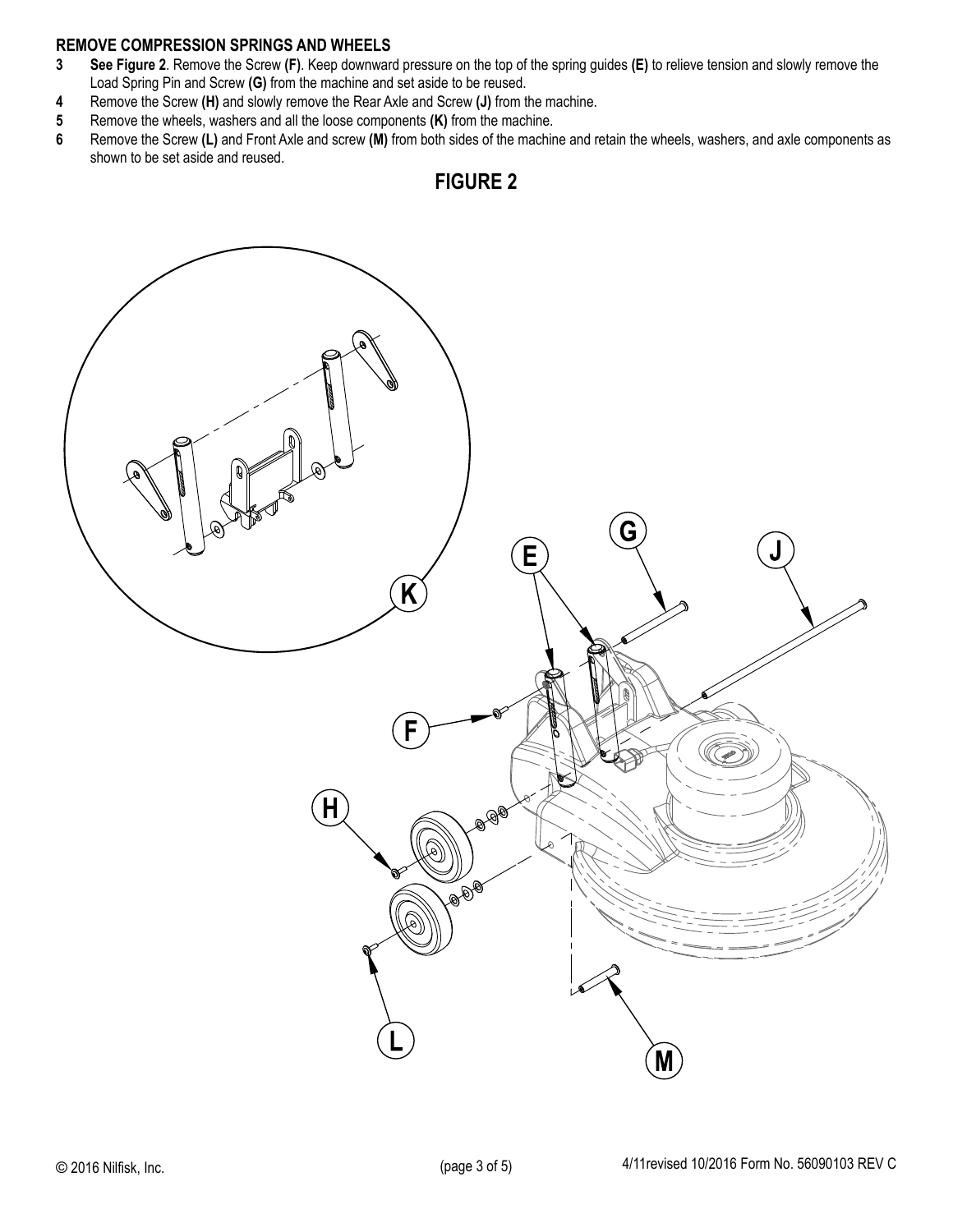### **DISASSEMBLE MAINFRAME MACHINE COMPONENTS**

**7 See Figure 3**. Remove the rest of the components mounted to the existing Mainframe **(N)** as shown and discard existing mainframe. Set aside all existing components to be reused except the motor mounting screws **(O)**.

**FIGURE 3**